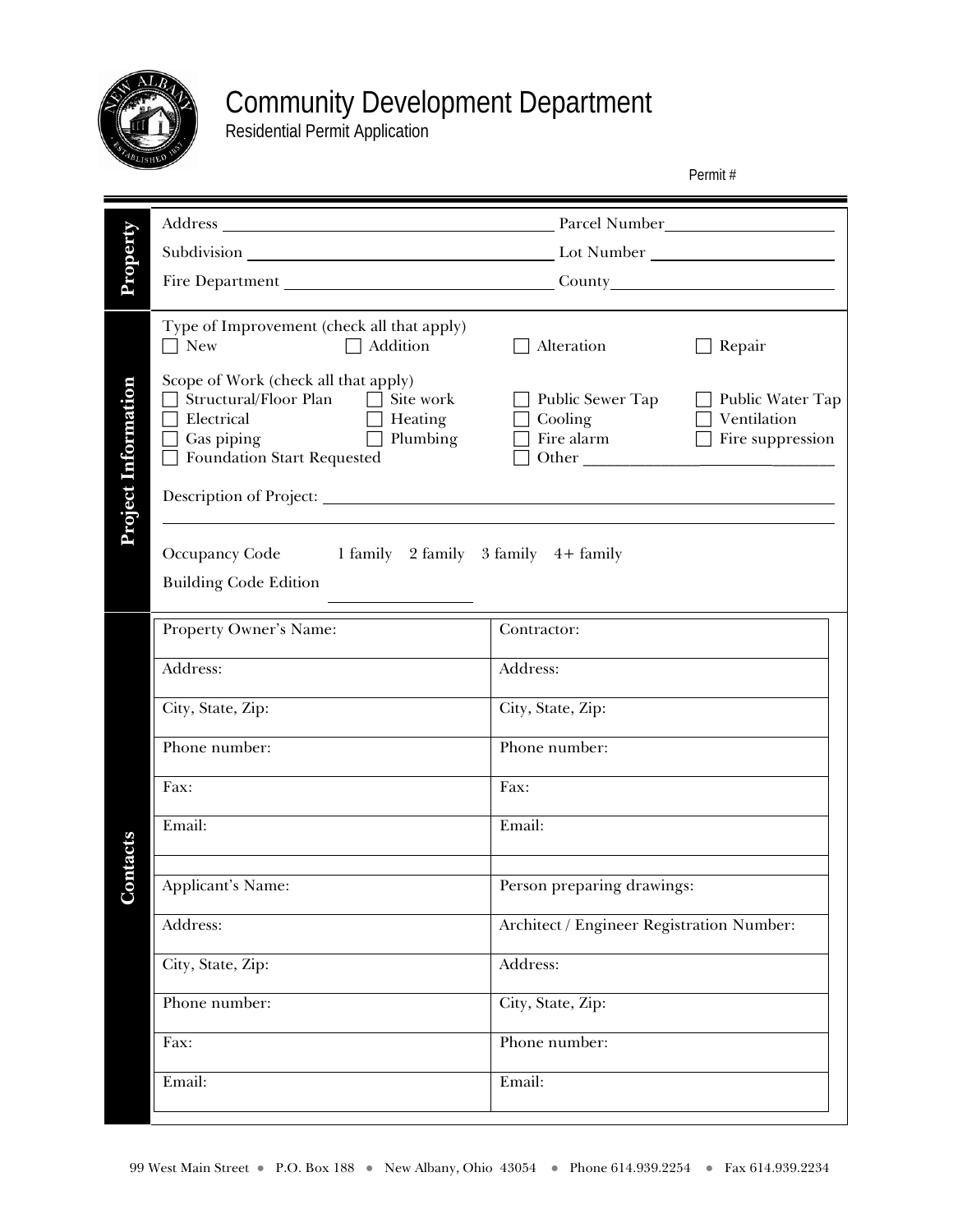|                        | Project Valuation                                                                                                                                                                                                                                                                                                                                                                                                                                                                                                                                                                                                                                                                                                                   |                                                                                                                                                      |                                                                                                      |  |  |
|------------------------|-------------------------------------------------------------------------------------------------------------------------------------------------------------------------------------------------------------------------------------------------------------------------------------------------------------------------------------------------------------------------------------------------------------------------------------------------------------------------------------------------------------------------------------------------------------------------------------------------------------------------------------------------------------------------------------------------------------------------------------|------------------------------------------------------------------------------------------------------------------------------------------------------|------------------------------------------------------------------------------------------------------|--|--|
|                        | # of Bedrooms                                                                                                                                                                                                                                                                                                                                                                                                                                                                                                                                                                                                                                                                                                                       |                                                                                                                                                      |                                                                                                      |  |  |
|                        | # of Full Baths                                                                                                                                                                                                                                                                                                                                                                                                                                                                                                                                                                                                                                                                                                                     |                                                                                                                                                      | # of Half Baths                                                                                      |  |  |
|                        |                                                                                                                                                                                                                                                                                                                                                                                                                                                                                                                                                                                                                                                                                                                                     |                                                                                                                                                      |                                                                                                      |  |  |
|                        |                                                                                                                                                                                                                                                                                                                                                                                                                                                                                                                                                                                                                                                                                                                                     | <b>Total Square Footage</b>                                                                                                                          | Addition / Alteration<br><b>New</b>                                                                  |  |  |
|                        |                                                                                                                                                                                                                                                                                                                                                                                                                                                                                                                                                                                                                                                                                                                                     | <b>Basement</b>                                                                                                                                      |                                                                                                      |  |  |
|                        | <b>Square Footage shall</b>                                                                                                                                                                                                                                                                                                                                                                                                                                                                                                                                                                                                                                                                                                         | <b>First Floor</b>                                                                                                                                   |                                                                                                      |  |  |
|                        | be measured from                                                                                                                                                                                                                                                                                                                                                                                                                                                                                                                                                                                                                                                                                                                    | All other floors                                                                                                                                     |                                                                                                      |  |  |
|                        | outside wall to                                                                                                                                                                                                                                                                                                                                                                                                                                                                                                                                                                                                                                                                                                                     | Garage                                                                                                                                               |                                                                                                      |  |  |
|                        | outside wall for                                                                                                                                                                                                                                                                                                                                                                                                                                                                                                                                                                                                                                                                                                                    | Subtotal                                                                                                                                             |                                                                                                      |  |  |
|                        | dimensions                                                                                                                                                                                                                                                                                                                                                                                                                                                                                                                                                                                                                                                                                                                          | Deck                                                                                                                                                 |                                                                                                      |  |  |
|                        |                                                                                                                                                                                                                                                                                                                                                                                                                                                                                                                                                                                                                                                                                                                                     | Open sided Structure                                                                                                                                 |                                                                                                      |  |  |
|                        |                                                                                                                                                                                                                                                                                                                                                                                                                                                                                                                                                                                                                                                                                                                                     | <b>Total SF</b>                                                                                                                                      |                                                                                                      |  |  |
| <b>Project Details</b> | <b>Work Items</b>                                                                                                                                                                                                                                                                                                                                                                                                                                                                                                                                                                                                                                                                                                                   |                                                                                                                                                      |                                                                                                      |  |  |
|                        | Electrical                                                                                                                                                                                                                                                                                                                                                                                                                                                                                                                                                                                                                                                                                                                          | # Panels                                                                                                                                             |                                                                                                      |  |  |
|                        | Heating                                                                                                                                                                                                                                                                                                                                                                                                                                                                                                                                                                                                                                                                                                                             | # of Units                                                                                                                                           |                                                                                                      |  |  |
|                        | Cooling                                                                                                                                                                                                                                                                                                                                                                                                                                                                                                                                                                                                                                                                                                                             | # of Units                                                                                                                                           |                                                                                                      |  |  |
|                        | Gas Piping                                                                                                                                                                                                                                                                                                                                                                                                                                                                                                                                                                                                                                                                                                                          | # of Fixtures                                                                                                                                        | # of Appliances                                                                                      |  |  |
|                        | Plumbing<br>Fire Protection                                                                                                                                                                                                                                                                                                                                                                                                                                                                                                                                                                                                                                                                                                         | # of Fixtures<br>Yes $/$ No                                                                                                                          |                                                                                                      |  |  |
|                        | Water Tap Size                                                                                                                                                                                                                                                                                                                                                                                                                                                                                                                                                                                                                                                                                                                      |                                                                                                                                                      | 1"<br>3"<br>3/4"<br>$1\frac{1}{2}$<br>2"<br>8"<br>6"<br>10"                                          |  |  |
|                        | Water Tap Distance                                                                                                                                                                                                                                                                                                                                                                                                                                                                                                                                                                                                                                                                                                                  | $#$ of Feet                                                                                                                                          |                                                                                                      |  |  |
|                        | <b>Sewer Tap Size</b>                                                                                                                                                                                                                                                                                                                                                                                                                                                                                                                                                                                                                                                                                                               | Water tap size                                                                                                                                       | $1\frac{1}{2}$ "<br>3"<br>2"<br>6"<br>8"<br>$\frac{3}{4}$ "<br>1"<br>4"<br>10" Well                  |  |  |
|                        | <b>Sewer Tap Distance</b>                                                                                                                                                                                                                                                                                                                                                                                                                                                                                                                                                                                                                                                                                                           | # of Feet                                                                                                                                            |                                                                                                      |  |  |
|                        |                                                                                                                                                                                                                                                                                                                                                                                                                                                                                                                                                                                                                                                                                                                                     |                                                                                                                                                      |                                                                                                      |  |  |
| gnature<br>5           | I hereby certify that I am the owner of the named property, or that the proposed work is authorized<br>by the owner of record and that I have been authorized by the owner to make this application as<br>his/her authorized agent and I agree to conform to all applicable laws of the jurisdiction. In addition, if<br>a permit for work described in this application is issued, I certify that the code official's authorized<br>representative shall have the authority to enter areas covered by such permit at any reasonable hour to<br>enforce the provisions of the code(s) applicable to such permit.<br>Applicant Signature 1996 and 1997 and 1997 and 1998 and 1997 and 1998 and 1998 and 1998 and 1998 and 1998 and 1 |                                                                                                                                                      |                                                                                                      |  |  |
| Office Use             | $\Box$ Approved<br>Zoning Date                                                                                                                                                                                                                                                                                                                                                                                                                                                                                                                                                                                                                                                                                                      | $\Box$ Conditional Approval<br><u> 1989 - Johann Harry Harry Harry Harry Harry Harry Harry Harry Harry Harry Harry Harry Harry Harry Harry Harry</u> | Other reviews required? $\Box$ Yes $\Box$ No                                                         |  |  |
|                        | $\Box$ Approved                                                                                                                                                                                                                                                                                                                                                                                                                                                                                                                                                                                                                                                                                                                     | Partial Approval<br>Building Signature                                                                                                               | $\Box$ Approved $\Box$ Conditional Approval<br>Date<br><u> 1989 - Andrea Andrew Maria (h. 1989).</u> |  |  |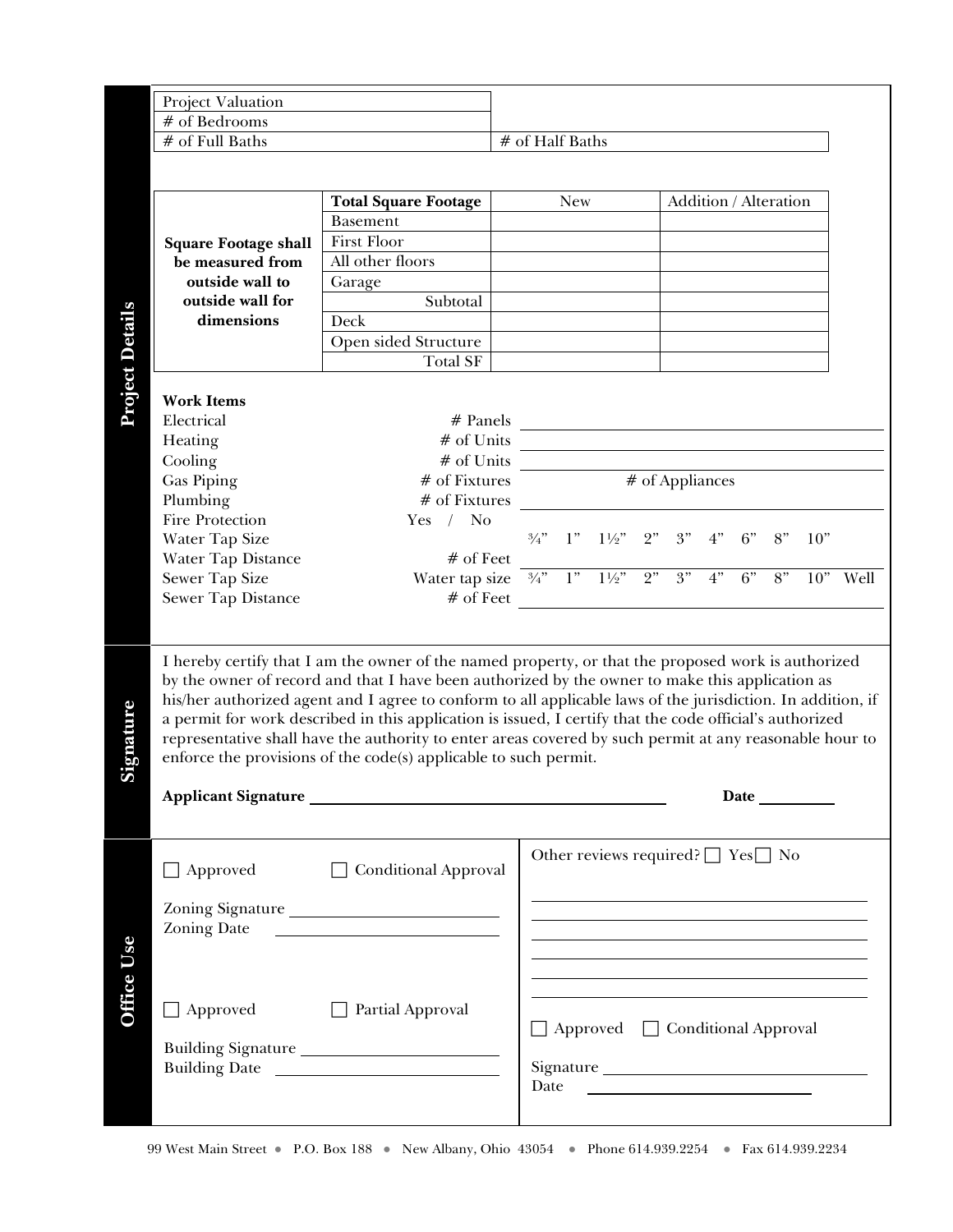

Plan Submittal Sheet

| Fire Dept. Email Date      |  |
|----------------------------|--|
| Zoning Review Due          |  |
| <b>Building Review Due</b> |  |
| <b>Engineering Due</b>     |  |
| <b>CBO Review Due</b>      |  |
|                            |  |

### To be completed by the qualified individual taking responsibility for having the plans correctly submitted. **PLEASE PRINT CLEARLY**

| Permit / Application # |                                                       |                                                                             | Date                                                    |            |           |
|------------------------|-------------------------------------------------------|-----------------------------------------------------------------------------|---------------------------------------------------------|------------|-----------|
|                        | Project Name / Address                                |                                                                             |                                                         |            |           |
|                        | Company Name                                          |                                                                             |                                                         |            |           |
|                        | Contact Phone #                                       |                                                                             | Fax $#$                                                 |            |           |
| <b>Contact Email</b>   |                                                       |                                                                             |                                                         |            |           |
|                        |                                                       |                                                                             |                                                         |            |           |
|                        | <b>Type of Submittal</b><br>$\Box$ Original Submittal |                                                                             |                                                         |            |           |
|                        |                                                       | Response to Plan Review Letter                                              | Revision of Approved Plans<br>Change to Square Footage? | $\Box$ Yes | $\Box$ No |
|                        |                                                       | □ Additional Information for Permits in Review                              | Change to Site Plan?                                    | $\Box$ Yes | $\Box$ No |
|                        |                                                       |                                                                             | <b>Exterior Equipment moved?</b>                        | $\Box$ Yes | $\Box$ No |
|                        |                                                       |                                                                             | Change to Landscaping?                                  | $\Box$ Yes | $\Box$ No |
|                        |                                                       |                                                                             | Change to Exterior Elevation?                           | $\Box$ Yes | $\Box$ No |
| <b>Fee Schedule</b>    |                                                       |                                                                             |                                                         |            |           |
|                        |                                                       | Fees Due at time of submittal for Residential Plan Review                   | <b>Building revision</b>                                | 50.50      |           |
|                        |                                                       |                                                                             | Zoning revision                                         | 15.00      |           |
|                        |                                                       | Commercial fees are charged per hour and will be due at the time of pick up |                                                         |            |           |
|                        |                                                       |                                                                             |                                                         |            |           |
| <b>Plans</b>           | Letter                                                | Plan Sheet and response letters provided                                    |                                                         |            |           |
|                        | $\mathbf{L}$                                          | Cover letter / Scope of changes (required)                                  |                                                         |            |           |
|                        |                                                       | Title Sheet / Index (required)                                              |                                                         |            |           |
|                        | $\mathsf{L}$                                          | Site Plan                                                                   |                                                         |            |           |
|                        | $\Box$                                                | Architectural                                                               |                                                         |            |           |
|                        | П                                                     | Civil                                                                       |                                                         |            |           |
|                        |                                                       | Planning                                                                    |                                                         |            |           |
|                        | П                                                     | Structural / Floor Plan<br>Fire Resistance                                  |                                                         |            |           |
|                        | П<br>$\Box$                                           | Electrical                                                                  |                                                         |            |           |
|                        | $\Box$                                                | Mechanical                                                                  |                                                         |            |           |
|                        | П                                                     | Plumbing                                                                    |                                                         |            |           |
|                        | $\Box$                                                | Fire Alarm                                                                  |                                                         |            |           |
|                        | $\Box$                                                | Fire Suppression                                                            |                                                         |            |           |
|                        | П                                                     | Life Safety                                                                 |                                                         |            |           |
| 00000000000            | П                                                     | Accessibility                                                               |                                                         |            |           |
|                        | $\Box$                                                | <b>Energy Code Compliance</b>                                               |                                                         |            |           |
|                        | $\mathsf{L}$                                          | Special Inspections (as required by OBC)                                    |                                                         |            |           |
|                        | П                                                     | Other                                                                       |                                                         |            |           |
|                        |                                                       |                                                                             |                                                         |            |           |

Name of contact person (print) Signature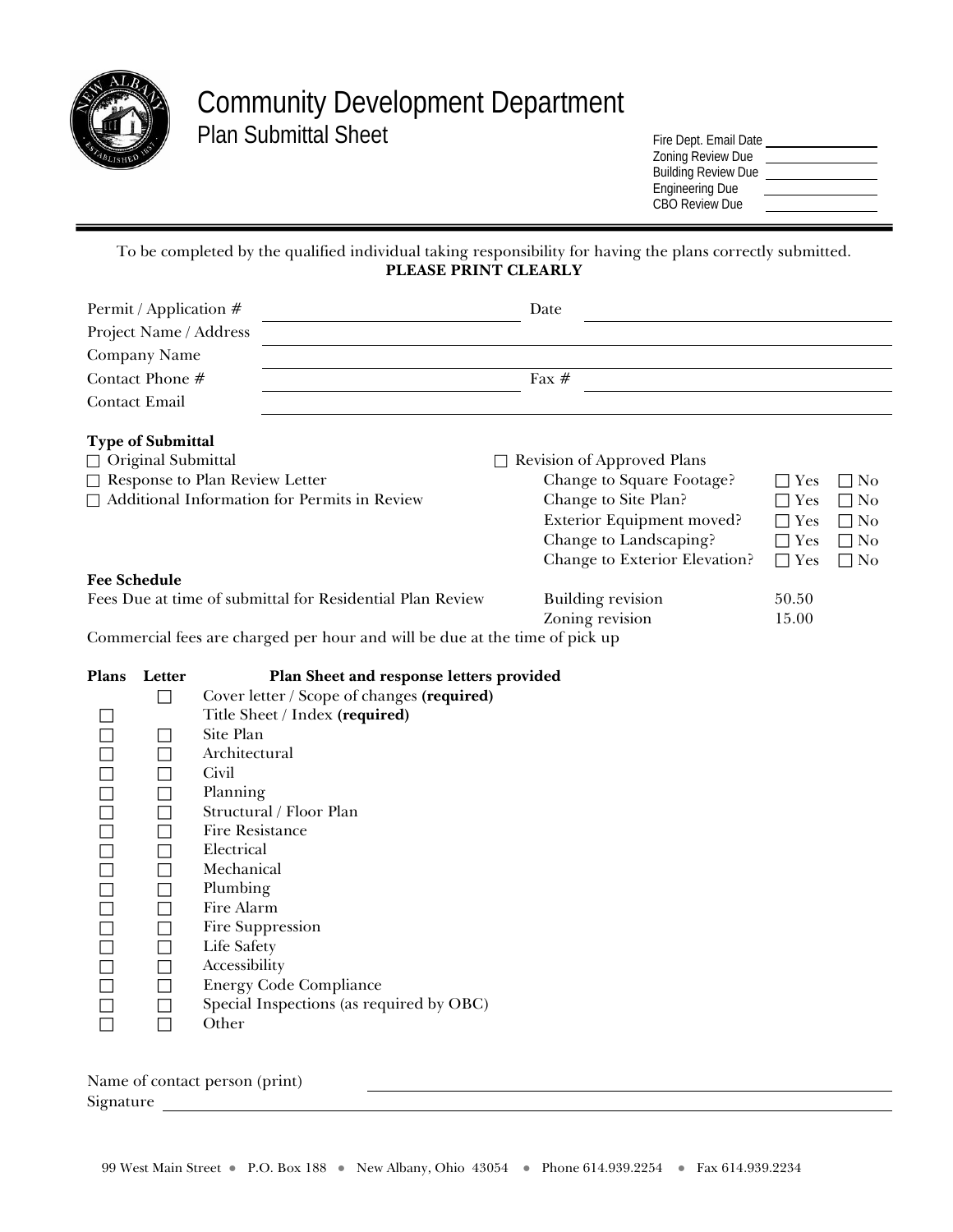# Page Left Blank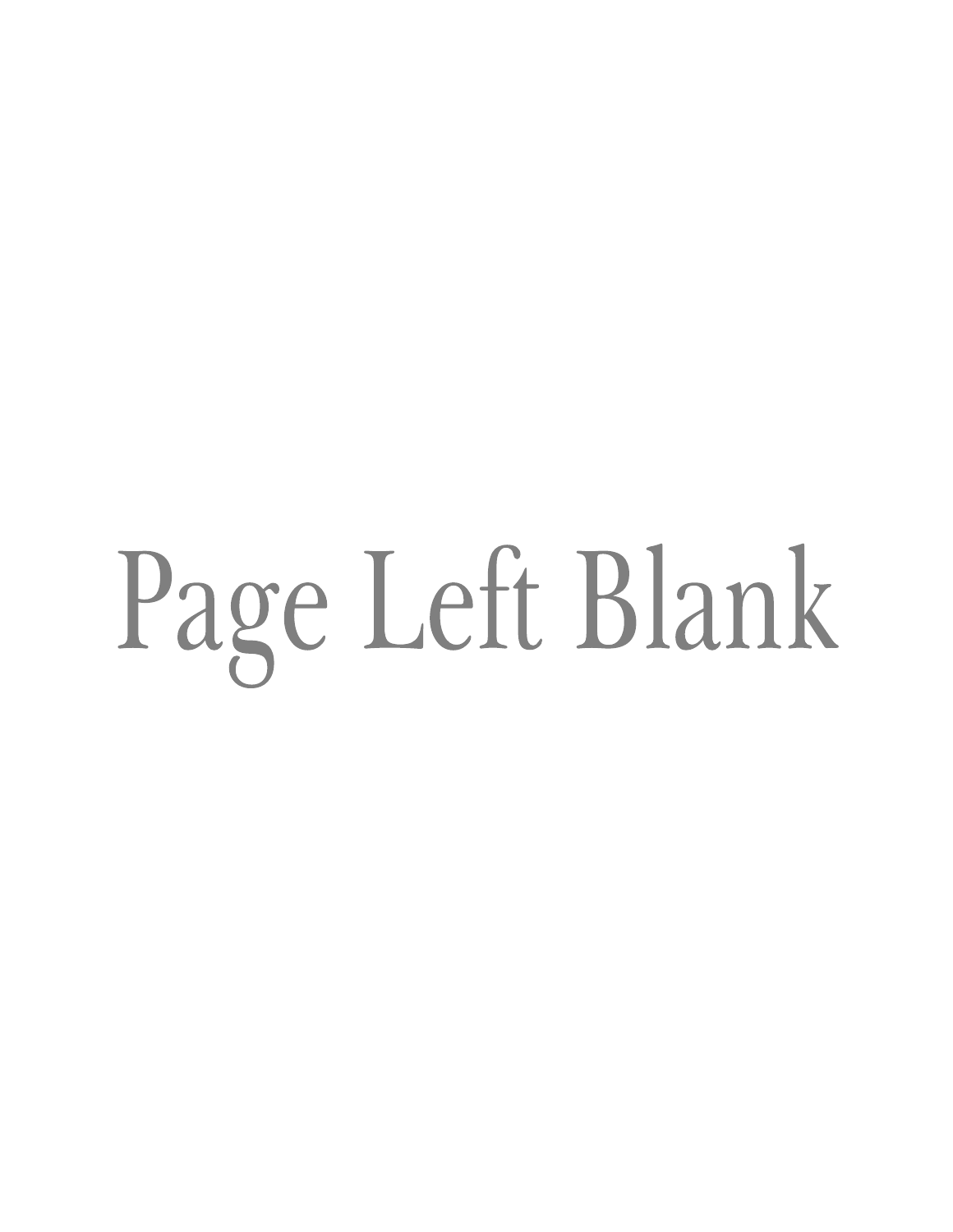

Residential Fee Schedule

| <b>Residential New House</b> |                                               |                      | Fee      |
|------------------------------|-----------------------------------------------|----------------------|----------|
| Structure                    | <b>Base</b> fee                               | 75.00                |          |
|                              | Inspection fee                                | .10 / sf             | sf       |
|                              | Plan Review fee                               | 50.00                |          |
|                              | Occupancy fee                                 | 50.00                |          |
|                              | State 1% fee                                  | .01 of above fees    |          |
|                              | Zoning fee                                    | 30.00                |          |
|                              | Certificate of Appropriateness                | 50.00                |          |
|                              | Park fee                                      | 150.00               |          |
|                              | Leisure Trail fee                             | 350.00               |          |
| Electric                     | Base fee                                      | 50.00                |          |
|                              | Inspection fee                                | .03 / sf             | sf       |
|                              | Panel                                         | $50.00/$ panel       | panels   |
|                              | State 1% fee                                  | .01 of above fees    |          |
| Low Voltage                  | Base fee (50 volts or more)                   | 25.00                |          |
|                              | State 1% fee                                  | .01 of above fee     |          |
| Mechanical                   | Heating                                       | $50.00/$ unit        | units    |
|                              | Cooling                                       | $50.00/$ unit        | units    |
|                              | State 1% fee                                  | .01 of above fees    |          |
| Gas Piping                   | Base fee                                      | 50.00                |          |
|                              | Inspection fee                                | $15.00 /$ valve stop | valves   |
|                              | State 1% fee                                  | .01 of above fees    |          |
| Plumbing                     | Base fee $+1$ <sup>st</sup> fixture           | 60.00                |          |
|                              | Inspection fee                                | $15.00/$ fixture     | fixtures |
|                              | State 1%                                      | .01 of above fees    |          |
| Water fees*                  | 3/ <sub>4</sub> " Tap fees                    | 175.00               |          |
|                              | 3/4" New Albany Capacity fee                  | 1049.40              |          |
|                              | 1" Tap fees                                   | 350.00               |          |
|                              | 1" New Albany Capacity fee                    | 1748.40              |          |
| Sewer fees*                  | <b>Base</b> fee                               | 85.00                |          |
|                              | Inspection fee over 100'                      | $2.80 /$ ft.         |          |
|                              | 3/ <sub>4</sub> " Tap fees                    | 130.00               |          |
|                              | 3/4" New Albany Capacity fee                  | 1522.00              |          |
|                              | 3/4" Columbus Capacity fee                    | 3044.00              |          |
|                              | 1" Tap fees                                   | 260.00               |          |
|                              | 1" New Albany Capacity fee                    | 2537.00              |          |
|                              | 1" Columbus Capacity fee                      | 5074.00              |          |
|                              | *See Water/Sewer fee page for other tap sizes |                      |          |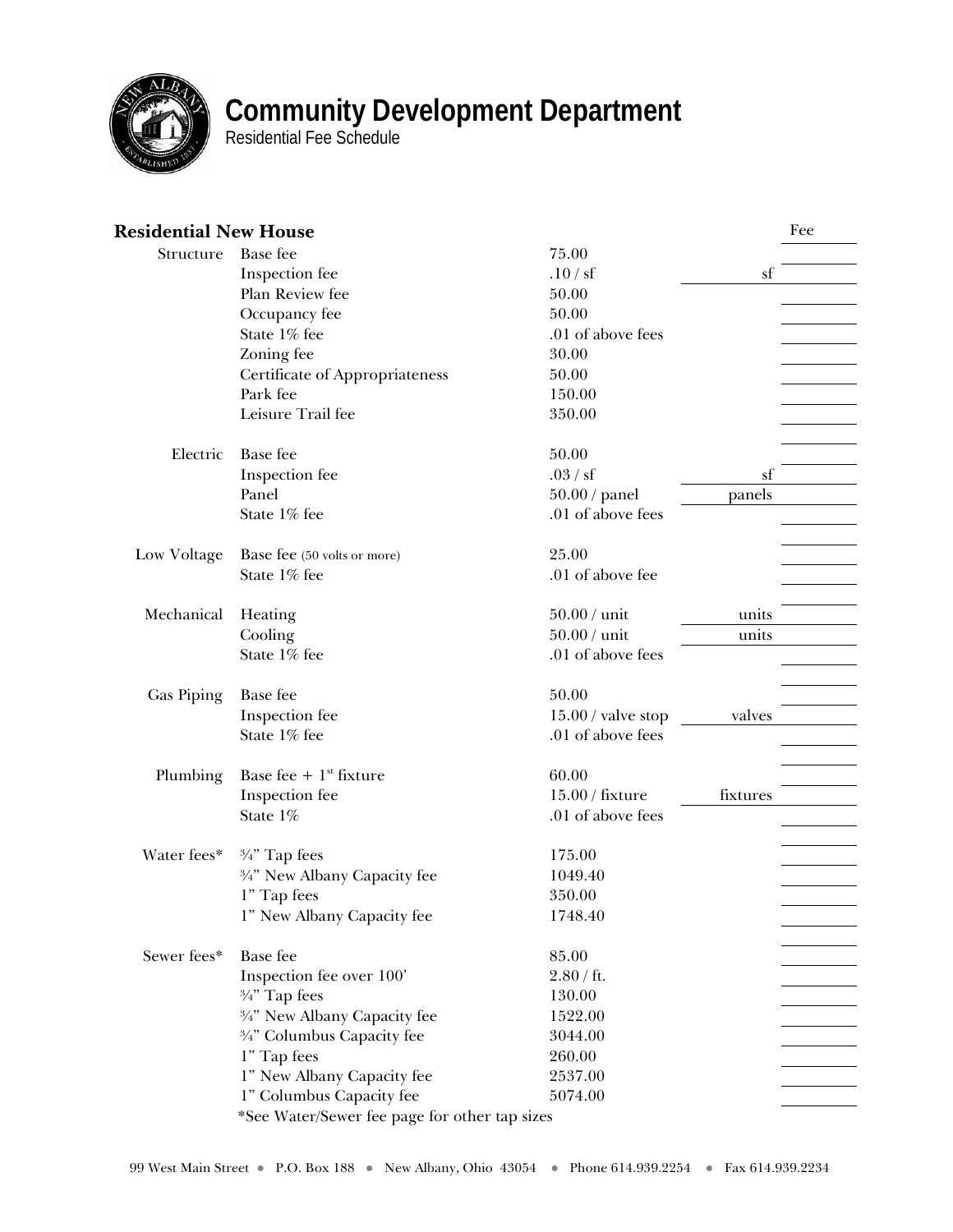

Residential Fee Schedule

|             | <b>Residential Addition or Accessory Structure</b> |                     |          |  |
|-------------|----------------------------------------------------|---------------------|----------|--|
| Structure   | Base fee                                           | 75.00               |          |  |
|             | Inspection fee                                     | .10 / sf            |          |  |
|             | Plan Review fee                                    | 50.00               |          |  |
|             | State 1% fee                                       | .01 of above fees   |          |  |
|             | Zoning fee                                         | 30.00               |          |  |
|             | Certificate of Appropriateness                     | 50.00               |          |  |
| Electric    | Base fee                                           | 50.00               |          |  |
|             | Inspection fee                                     | .03 / sf            | sf       |  |
|             | Panel                                              | 50.00 / panel       | panels   |  |
|             | State 1% fee                                       | .01 of above fees   |          |  |
| Low Voltage | Base fee (50 volts or more)                        | 25.00               |          |  |
|             | State 1% fee                                       | .01 of above fee    |          |  |
| Mechanical  | Heating                                            | $50.00/$ unit       | units    |  |
|             | Cooling                                            | $50.00/$ unit       | units    |  |
|             | Duct Work Only                                     | 40.00               |          |  |
|             | State 1% fee                                       | .01 of above fees   |          |  |
| Gas Piping  | Base fee                                           | 50.00               |          |  |
|             | Inspection fee                                     | $15.00/$ valve stop | valves   |  |
|             | State 1% fee                                       | .01 of above fees   |          |  |
| Plumbing    | Base fee $+1$ <sup>st</sup> fixture                | 60.00               |          |  |
|             | Inspection fee                                     | $15.00/$ fixture    | fixtures |  |
|             | State 1%                                           | .01 of above fees   |          |  |
|             |                                                    |                     |          |  |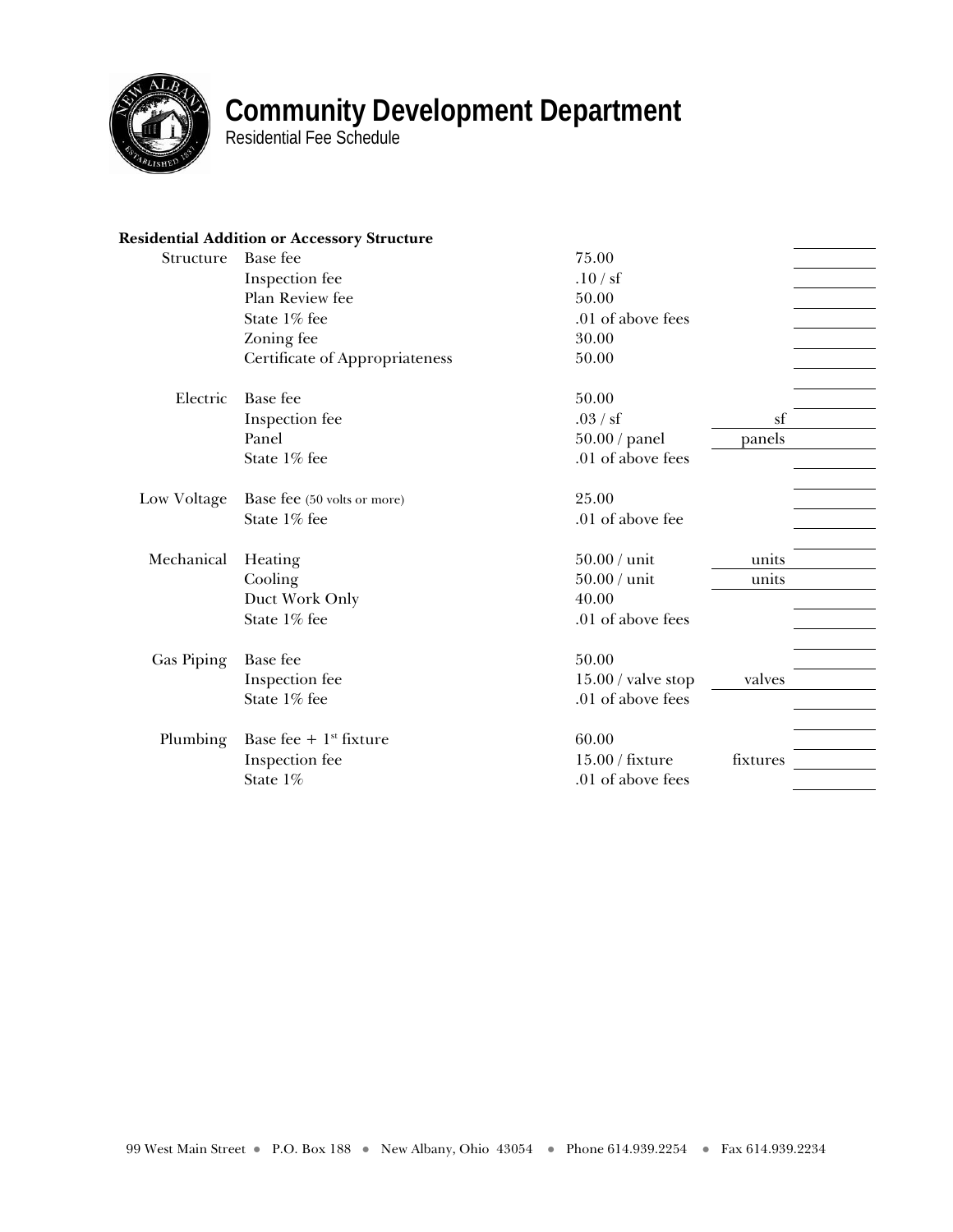

Residential Fee Schedule

|             | <b>Residential Alterations and/or Restorations</b>                                                |                      |         |  |
|-------------|---------------------------------------------------------------------------------------------------|----------------------|---------|--|
| Structure   | <b>Base</b> fee                                                                                   | 75.00                |         |  |
|             | Inspection fee                                                                                    | .10 / sf             | sf      |  |
|             | Plan Review fee                                                                                   | 25.00                |         |  |
|             | State 1% fee                                                                                      | .01 of above fees    |         |  |
|             | Certificate of Appropriateness<br>(if exterior work is completed windows,<br>doors, siding, etc.) | 50.00                |         |  |
| Electric    | <b>Base</b> fee                                                                                   | 50.00                |         |  |
|             | Inspection fee                                                                                    | .03 / $sf$           | sf      |  |
|             | Panel                                                                                             | $50.00/$ panel       | panels  |  |
|             | State 1% fee                                                                                      | .01 of above fees    |         |  |
| Low Voltage | Base fee (50 volts or more)                                                                       | 25.00                |         |  |
|             | State 1% fee                                                                                      | .01 of above fee     |         |  |
| Mechanical  | Heating                                                                                           | $50.00 /$ unit       | units   |  |
|             | Cooling                                                                                           | 50.00 / unit         | units   |  |
|             | Duct Work Only                                                                                    | 40.00                |         |  |
|             | State 1% fee                                                                                      | .01 of above fees    |         |  |
| Gas Piping  | Base fee                                                                                          | 50.00                |         |  |
|             | Inspection fee                                                                                    | $15.00 /$ valve stop | valve   |  |
|             | State 1% fee                                                                                      | .01 of above fees    |         |  |
| Plumbing    | Base fee $+1$ <sup>st</sup> fixture                                                               | 60.00                |         |  |
|             | Inspection fee                                                                                    | $15.00/$ fixture     | fixture |  |
|             | Hot Water Tank replacement                                                                        | 35.00 / each         | each    |  |
|             | State 1%                                                                                          | .01 of above fees    |         |  |
|             |                                                                                                   |                      |         |  |